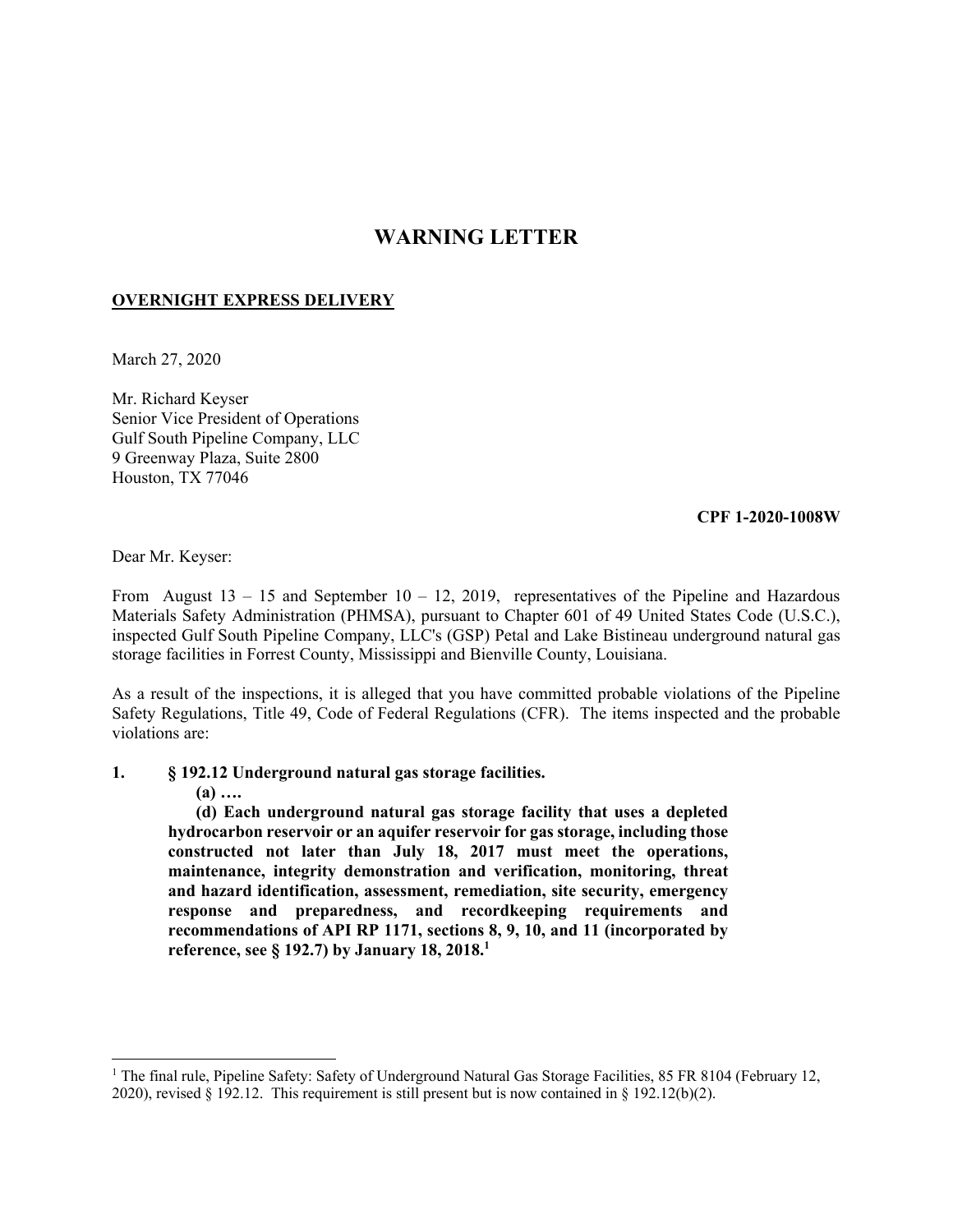GSP's failed to meet the requirements of API RP 1171 Section 9. Specifically, GSP failed to request thirdparty well integrity evaluation data, as required by API RP 1171, Section 9.3.1 Well Integrity Evaluation (Section 9.3.1).

Section 9.3.1 states in part:

The operator shall evaluate the mechanical integrity of each active well, including each thirdparty well, that penetrates the storage reservoir and buffer zone or areas influenced by storage operations.

Well integrity evaluation methods typically used by operators include but are not limited to review of design, completion, and well work records, wellhead and downhole inspection, well pressure monitoring and testing, and gas sampling.

The operator shall request well integrity evaluation data from third-party well owner/operators following the frequency established using conclusions from the risk assessment.

Active well mechanical integrity evaluations shall include initial and subsequent evaluations as determined using the risk assessment and the information derived from the initial evaluation:

During the inspection of the Lake Bistineau storage facility, GSP was asked to provide records showing that they had requested third-party well integrity information. GSP could not provide any records documenting that they requested this information. Therefore, GSP failed to meet the requirements of Section 9.3.1.

## **2. § 192.12 Underground natural gas storage facilities.**

**(a) ….** 

**(e) Operators of underground gas storage facilities must establish and follow written procedures for operations, maintenance, and emergencies implementing the requirements of API RP 1170 and API RP 1171, as required under this section, including the effective dates as applicable, and incorporate such procedures into their written procedures for operations, maintenance, and emergencies established pursuant to § 192.605.**<sup>2</sup>

GSP failed to follow its written procedures for operations, maintenance and emergencies implementing the requirements of API RP 1170. Specifically, GSP failed to follow its Storage Integrity Procedures requirement that all emergency shutdown devices (ESD) be installed at or very near the manual valves, in accordance with API RP 1170, Section 9.2.2 ESD Equipment (Section 9.2.2).

Section 9.2.2 states in part:

 $\overline{a}$ 

Each outlet shall have an Emergency Shutdown (ESD) Valve installed at or very near the manual valves (wing valves). These valves should be part of an ESD system that automatically shut in the cavern in the event of an emergency.

An instrument flange may be used between the wing valve and ESD valve to gather real-time pressure data when the cavern is not in use. The flange shall be rated for the same pressure as the valves (see 6.4.11 and 8.4.1).

<sup>&</sup>lt;sup>2</sup> This requirement is still present but is now contained in § 192.12(c).